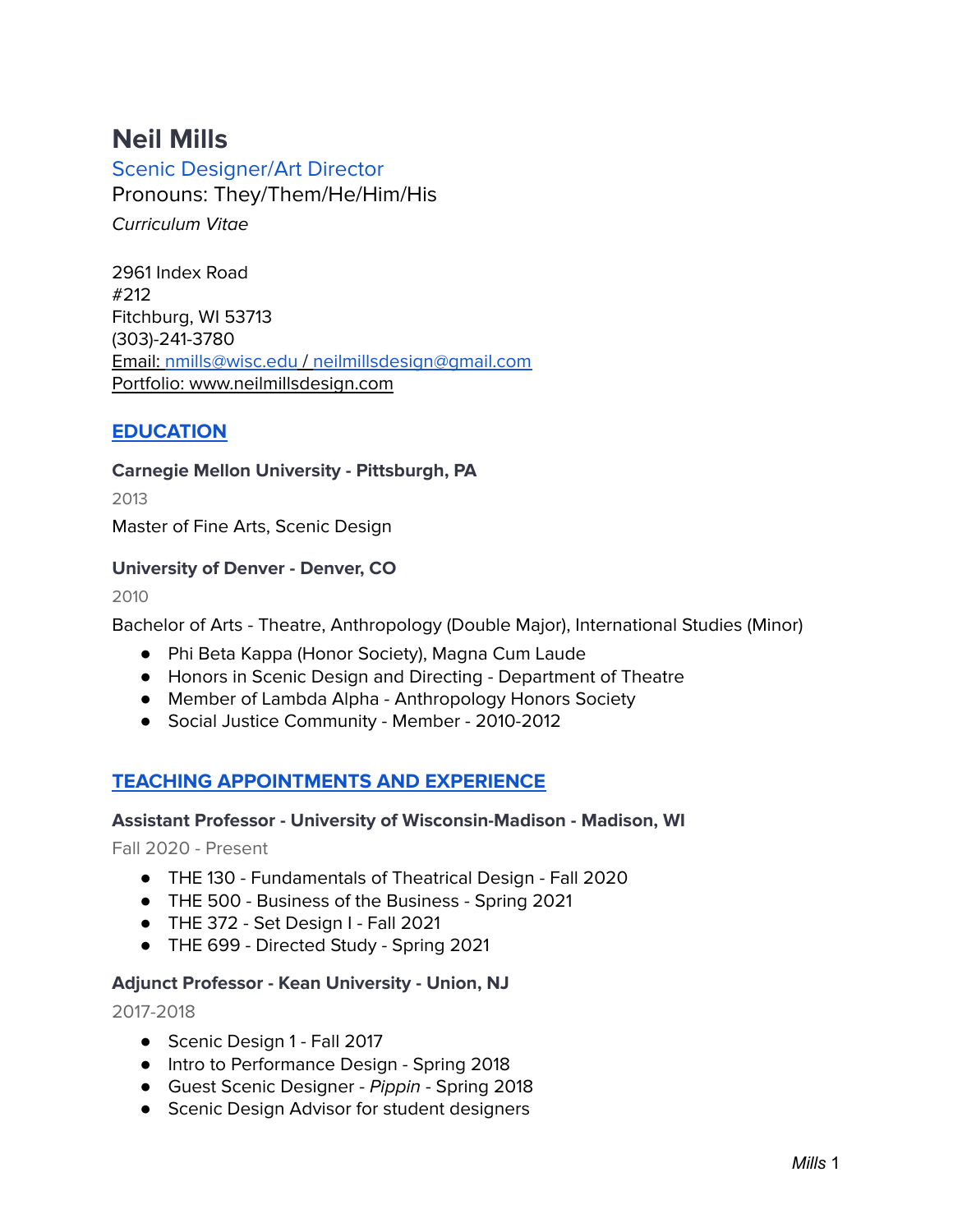### **Guest Designer - University of Denver - Denver, CO**

2019

- Guest Designer Tick...Tick...Boom!
- Invited Speaker 3D Computer Modeling Seminar / Life as a Designer

### **Guest Designer - Hunter College - New York, NY**

#### 2015-2016

- Guest Designer A Doll's House
- Invited Speaker 3D Computer Modeling Seminar
- Design Lab Advisor

# **Teaching Assistant - Growing Theatre Community Outreach - Anne Mundell - Carnegie Mellon University - Pittsburgh, PA**

2012-2013

● Worked with 3rd grade class in an underprivileged school in Pittsburgh and taught the students theatre for a year. This culminated in a performance at Carnegie Mellon University at the end of the year.

### **Graduate Teaching Assistant - Carnegie Mellon University - Pittsburgh, PA**

2010-2013

- Teaching Assistant to Narelle Sissons, Professor of Scenic Design 2012-2013
- Invited Speaker 3D Computer Modeling Seminar for Undergraduate Students 2012
- Teaching Assistant to Jon Ward, Properties Master 2011-2013
- Teaching Assistant to Beth Zamborsky, Scenic Painting Professor 2010-2012

### **COMMITTEES AND SERVICE**

### **University of Wisconsin-Madison**

2020-2021

- School of Education
	- Programs Committee
- Department of Theatre and Drama
	- Curriculum Committee
	- Scholarship Committee
	- Programming Committee
	- Production Committee
	- End of Year Banquet Committee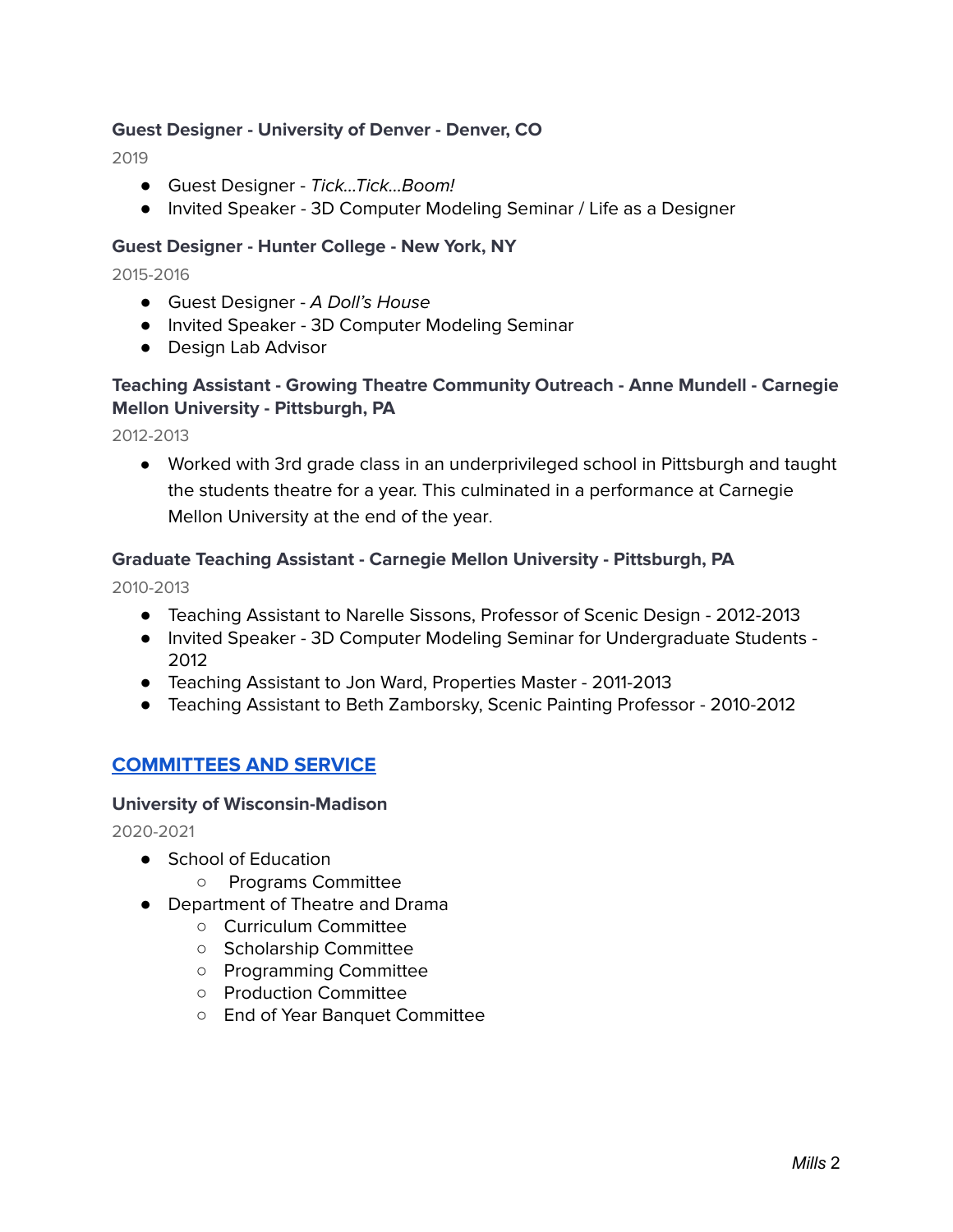### **United Scenic Artists - USA 829**

2021-2022

● National Committee for Education

# **PROFESSIONAL ASSOCIATIONS**

### **United Scenic Artists Local - USA 829**

● Design Union for Theatre and Television - Member as a Scenic Designer [www.usa829.org](http://www.usa829.org)

#### **International Association of Amusement Parks and Attractions - IAAPA**

● Association for design professionals in the themed entertainment industry - Member through Themespace as an Experience Designer - [www.iaapa.org](http://www.iaapa.org)

### **United States Institute for Technical Theatre (USITT)**

● Association for design, production, and technology professionals in the entertainment industry. - [www.usitt.org](http://www.usitt.org)

# **SCENIC DESIGN : PART 1 - Themed Entertainment Design**

### **Themespace - Los Angeles, CA**

Experience Designer

#### July 2018 - July 2020

Experience designer for a variety of immersive experiences including: theme park attractions, pop up experiences, museums and more. Tasks include: working with clients on concept development through the creation of schematic phase CAD drawings, as well as creative/technical development, material selection, scheduling, and color elevations.

Recent projects include:

- The Secret Life of Pets Dark Ride Universal Studios Hollywood Opened 2020 -Show/set design.
- Signature Brand Dark Ride Universal Studios Opening TBD Blue sky conceptual design for signature brand themed dark ride. Proof of concept, sketching, created rough model animatics.
- Dodger Stadium All Star Game Renovation Lead show/set designer for parts of conceptual design/development phase.
- Lionsgate Entertainment City Show/set designer in the design/development phase for this immersive two-story experience center in Times Square. The center includes dark rides and interactive attractions.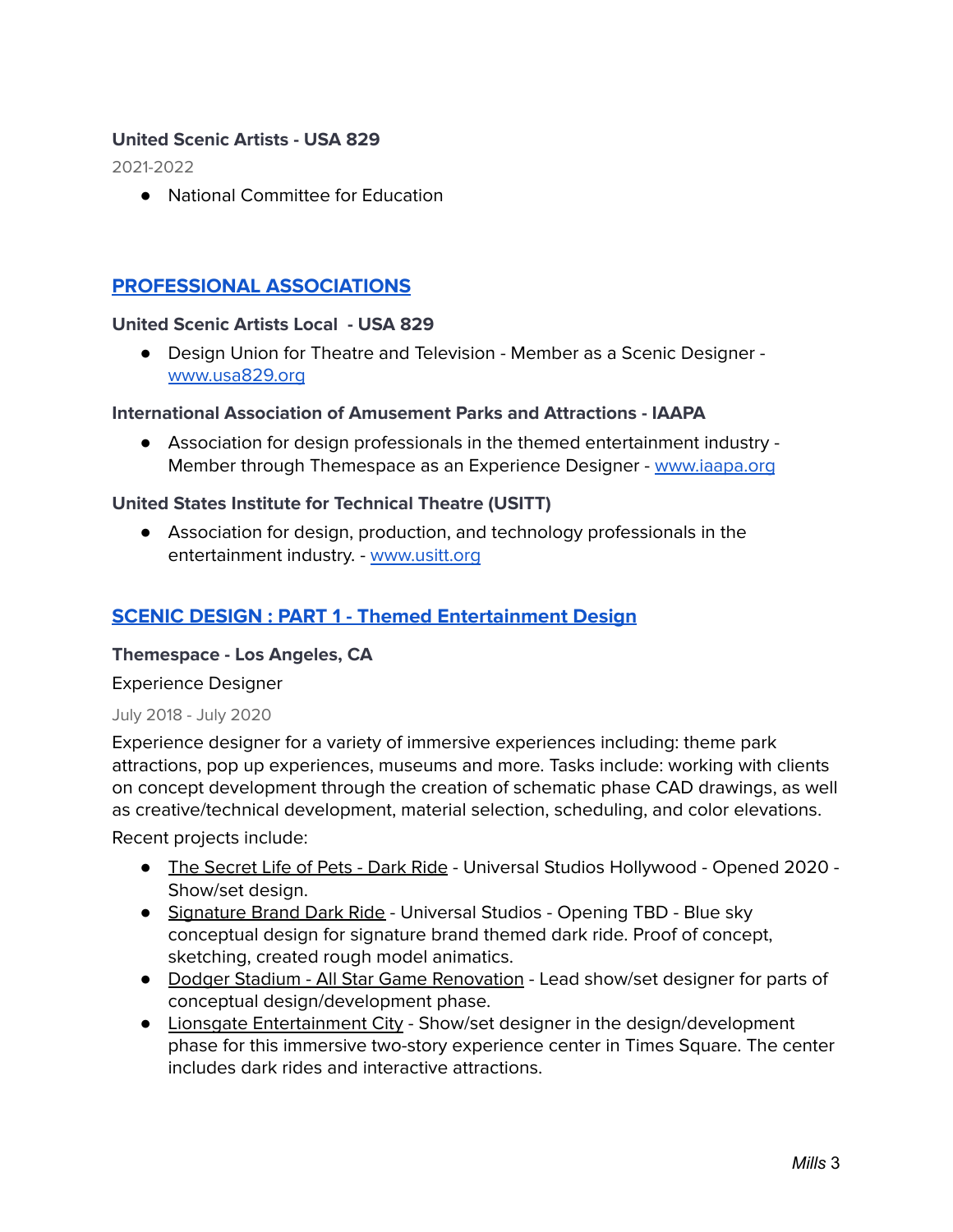- The Steelers Experience Kennywood Pittsburgh, PA Immersive attraction focused on the Pittsburgh Steelers - Opened 2019/2020
- Jurassic World the Ride Universal Studios Hollywood Opened 2019 (Graphic Design)

# **SCENIC DESIGN: PART 2 - Television and Film**

### **The Today Show - NBC Universal - New York, NY**

Art Director - Over 100 Episodes

2016-2018

- Production Designer: Ed Helbig
- Art Directors: April Bartlett, Laura Bacon Zarn, Patrick Rizzotti

### **Late Night with Seth Meyers - NBC Universal - New York, NY**

Art Director

2016-2017

- Production Designer: Ellen Waggett
- Art Director: Jo Winarski

### **Holiday Hangout with Andy Cohen - Sirius XM Radio - New York, NY**

Art Director

2016

● Art Directed the set for the online video stream of this program.

# **SCENIC DESIGN: PART 3 - Theatre - Professional Credits**

**Priscilla Queen of the Desert,** Directed by Jeremiah Gile, Stage Q (Madison, WI), 2022

**The Time Machine,** Directed by Justin Baldrige, New York Musical Festival, 2017

**A Dog Story,** Directed by Justin Baldrige, Davenport Theatre (Off-Broadway), 2016

**Dot,** Directed by Saheem Ali, Detroit Public Theatre, 2016

**I Love You, You're Perfect, Now Change,** Directed by Jennifer Werner, Sharon Playhouse, 2016

**Guess Who's Coming to Dinner,** Directed by Kathryn Markey, St. Michael's Playhouse, 2016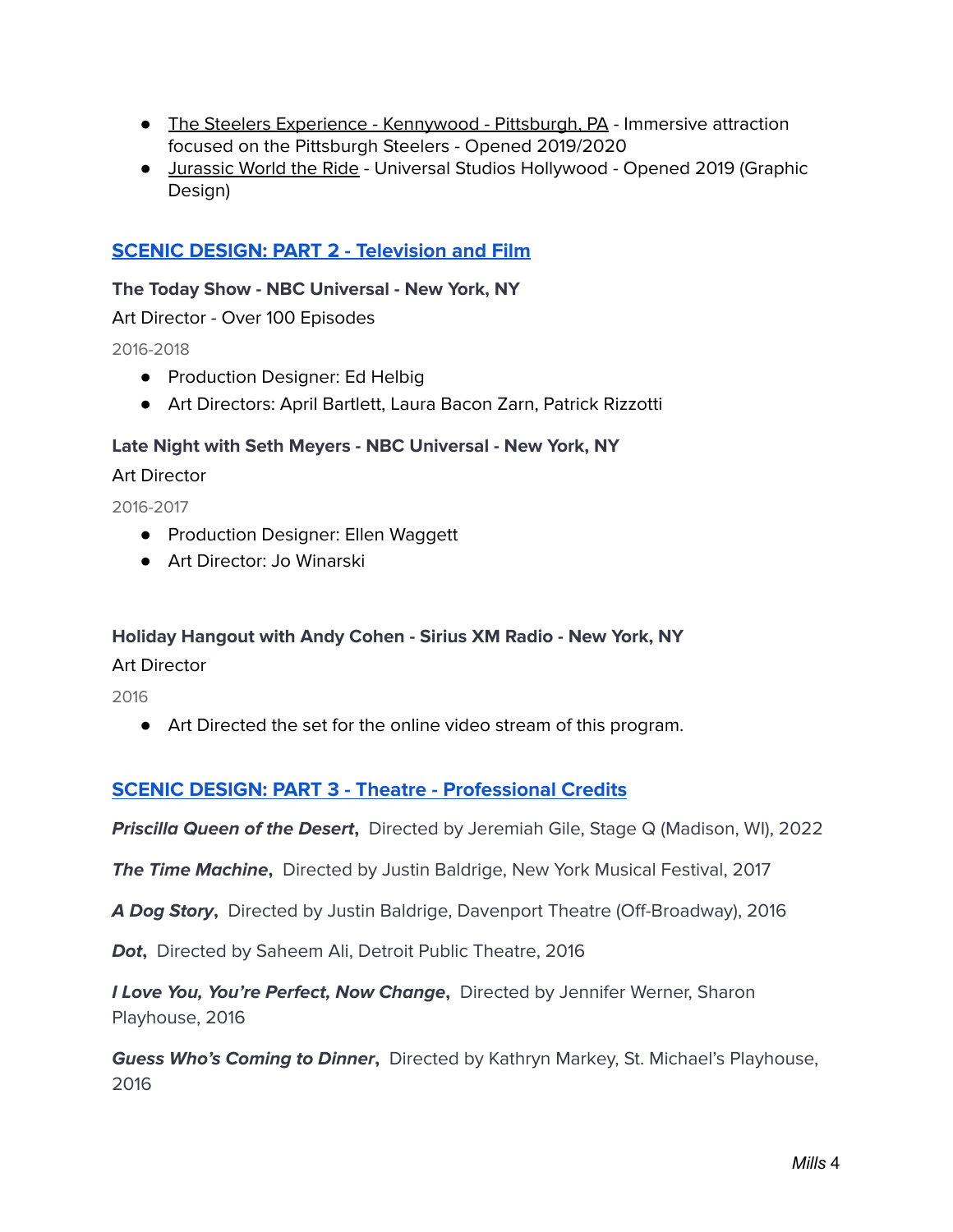**Captive Audience,** Directed by Garrett Zuercher, New York Deaf Theatre, 2015

**My Fair Lady,** Directed by Richard Stafford, Sharon Playhouse, 2015

**True Love,** Directed by John Simpkins, Sharon Playhouse, 2015

**The Happy Family,** Directed by Anna Bamberger, Theatre Row (Off- Broadway), 2015

**Absolution,** Directed by Anna Bamberger, St. Lukes (Off-Broadway), 2014

**O. Rex,** Directed by Gia Forakis, Gia Forakis and Company at The Alchemical, 2014

**The Strange Case of Dr. Jekyll and Mr. Hyde,** Directed by Marlee Koenigsburg, New York Deaf Theatre, 2014

**Fatelessness,** Directed by Gia Forakis, Gia Forakis and Company at HERE Arts, 2014

**The Signal Season of Dummy Hoy,** Directed by Marlee Koenigsburg, New York Deaf Theatre, 2014

**Transit,** Directed by Sarah Rasmussen, Chautauqua Theatre Company, 2013

**Dark Radio,** Directed by Mike Donahue, Chautauqua Theatre Company, 2013

### **SCENIC DESIGN: PART 4 - Theatre - Guest Design / Academic Credits**

**Stop/Kiss,** Directed by Anne Penner, The University of Denver, 2022

**Bonnets (Or How Ladies of Good Breeding are Induced to Murder),** Directed by Pam Sterling, University of Wisconsin-Madison, 2021

**Rashomon,** Directed by David Furumoto., University of Wisconsin-Madison, 2021

**Sonnets for an Old Century,** Directed by Mark H., University of Wisconsin-Madison, 2021

**Killer Joe,** Directed by Ashley Lauren Hamilton, The University of Denver, 2020

**Tick...Tick...Boom!,** Directed by Ashley Lauren Hamilton, The University of Denver, 2019

**Pippin,** Directed by Ernest Wiggins, Kean University - Union, NJ, 2018

**Sensitive Guys,** Directed by Rebecca Wright, Arcadia University, 2018

**Lysistrata,** Directed by Meghan Brodie, Ursinus College, 2018

**Hair,** Directed by Domenick Scudera, Ursinus College, 2017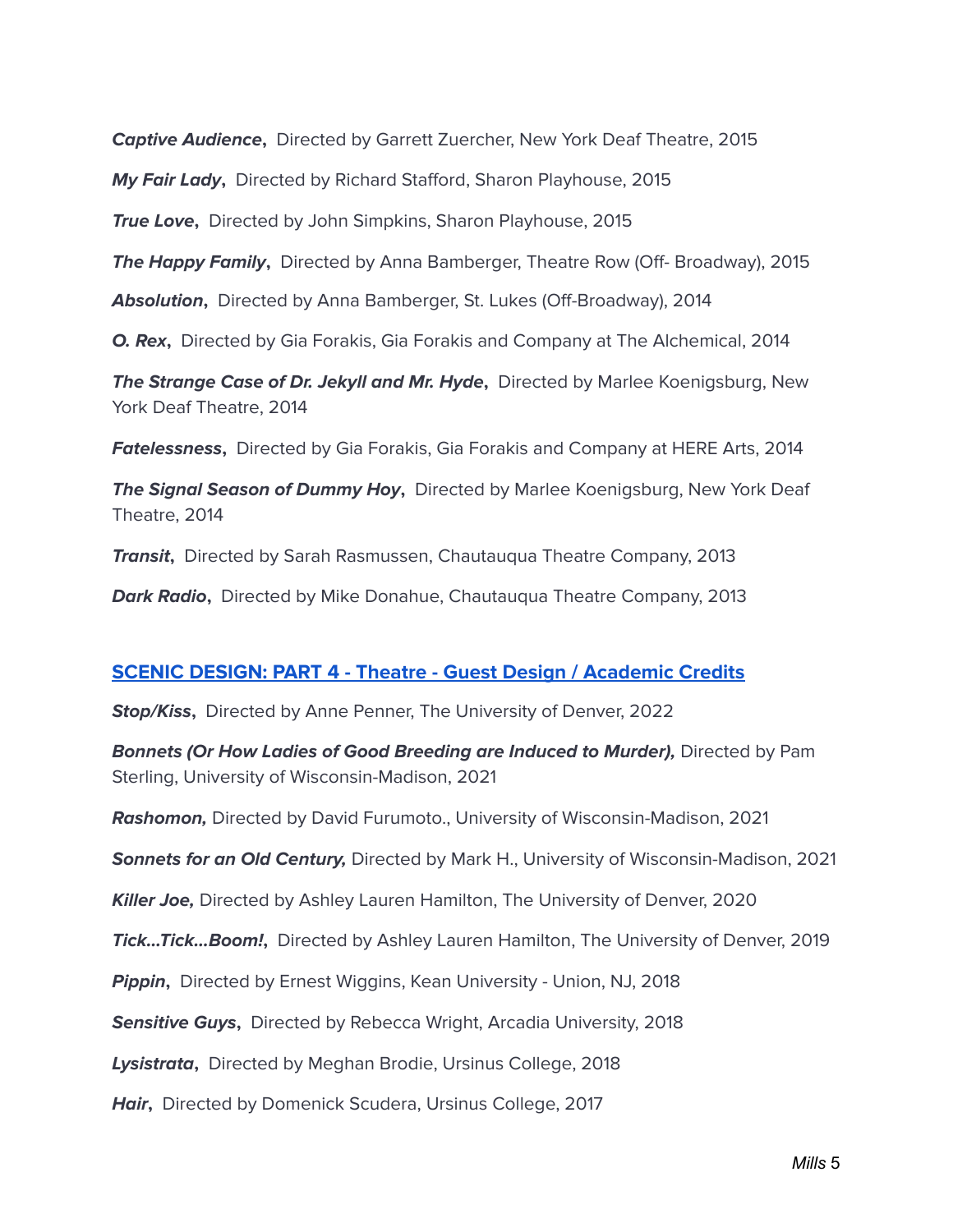**Stop Kiss,** Directed by Meghan Brodie, Ursinus College, 2017

**A Midsummer Night's Dream,** Directed by Domenick Scudera, Ursinus College, 2016

**Reefer Madness,** Directed by Cary Libkin, University of Southern Maine, 2016

**The 25th Annual Putnam County Spelling Bee,** Directed by Meghan Brodie, Ursinus College, 2016

**Eurydice,** Directed by Meghan Brodie, Ursinus College, 2015

**A Doll's House,** Directed by Antonio Suarez, Hunter College, 2015

**Dream Girl,** Directed by Domenick Scudera, Ursinus College, 2014

**The Picture of Dorian Gray,** Directed by Domenick Scudera, Ursinus College, 2015

### **SCENIC DESIGN: PART 5 - Theatre - Selected Assistant/Associate Design**

\*Indicates Associate Design

**Samara,** Designer: Louisa Thompson, A.R.T, 2016

**The Rep at Juilliard,** Designer: Narelle Sissions, Juilliard School of Drama, 2016 **Song From the Uproar\*,** Designer: Zane Pihlstrom, Redcat at the LA Opera, 2015 **Unfiltered\*,** Designer: Jason Simms, Ensemble Studio Theatre - NYC, 2016 **The Frogs,** Designer: Scott Tedmon-Jones, Juilliard School of Drama, 2014 **Titanic in Concert,** Designer: Narelle Sissions, Avery Fischer Hall at Lincoln Center, 2014 **Our Town/Ruby Sunrise,** Designer: Jason Simms, Juilliard School of Drama, 2013 **The Watson Intelligence,** Designer: Louisa Thompson, Playwrights Horizons, 2013 **4000 Miles,** Designer: Jason Simms, Philadelphia Theatre Company, 2013 **The Comedy of Errors,** Designer: Tom Buderwitz, Chautauqua Theatre Company, 2013 **Clybourne Park,** Designer: Jason Simms, Chautauqua Theatre Company, 2013 **Cat on a Hot Tin Roof,** Designer: Lee Savage, Chautauqua Theatre Company, 2013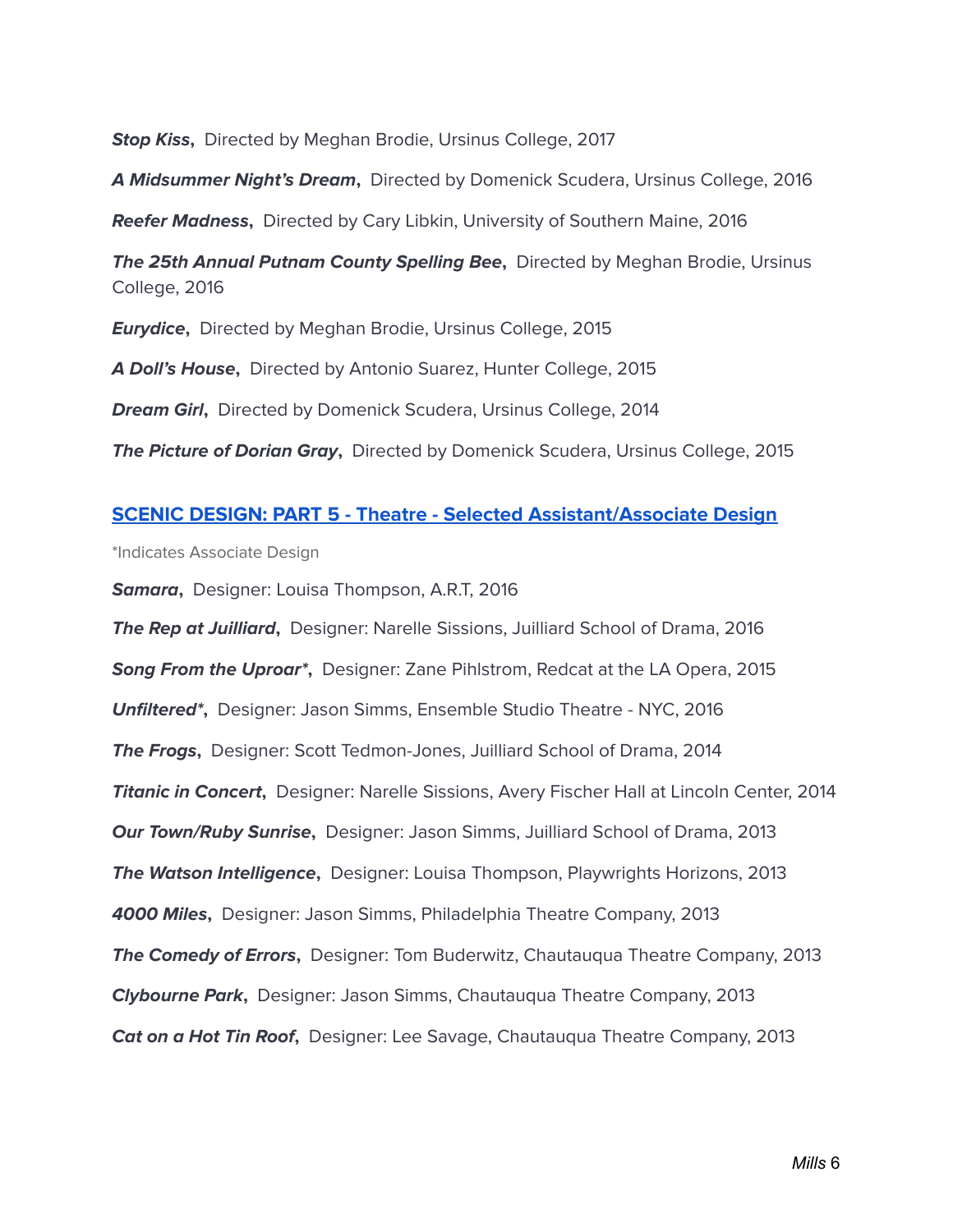# **SCENIC DESIGN: PART 5 - Theatre - Studio Assistant**

Mimi Lien, David Barber, Ellen Waggett, Jo Winarski, Michael Schweikardt, Jason Simms, Seth Reiser, Patrick Rizzotti, Preston Bailey Design, Scott Tedmon-Jones, Narelle Sissons, Lee Savage, Louisa Thompson, Ken Goldstein

# **PROFESSIONAL SKILLS**

Vectorworks 2019, AutoCAD, Revit, Basic Rhino, Sketchup, Lumion, SU Podium, Photoshop, Illustrator, InDesign, Computer Modeling and Rendering, Expert in Scenic Painting, Soldering, Model Construction, Theatrical Photography, Budgeting and Project Bidding, Graphic Design, Large Format Printing, Mac/PC Operating Systems, Comfortable Communicating with Scene Shops - Build Through Installation, Basic Costume Design, Basic Sound Design, Basic Lighting Design

# **PROFESSIONAL DEVELOPMENT CLASSES**

# **Madison Teaching and Learning Excellence Fellowship - University of Wisconsin-Madison**

January 2021-December 2021

- Training focused on teaching pedagogy and best practices in the classroom
- Taught by Chris Castro MTLE

### **Revit Skills**

December 2018 - August 2019

● Taught by Al Gomez (NBC Universal) and Joseph Toramanian at Themespace

### **The Art Department in TV & Film - USA 829**

May 2016

- Panel to discuss the language and practices of the Art Director in the Film and TV workplace
- Panelists (Art Directors): Alison Ford, CJ Simpson, Clay Brown

### **3D Vectorworks for Scenic Designers - USA 829**

May 2016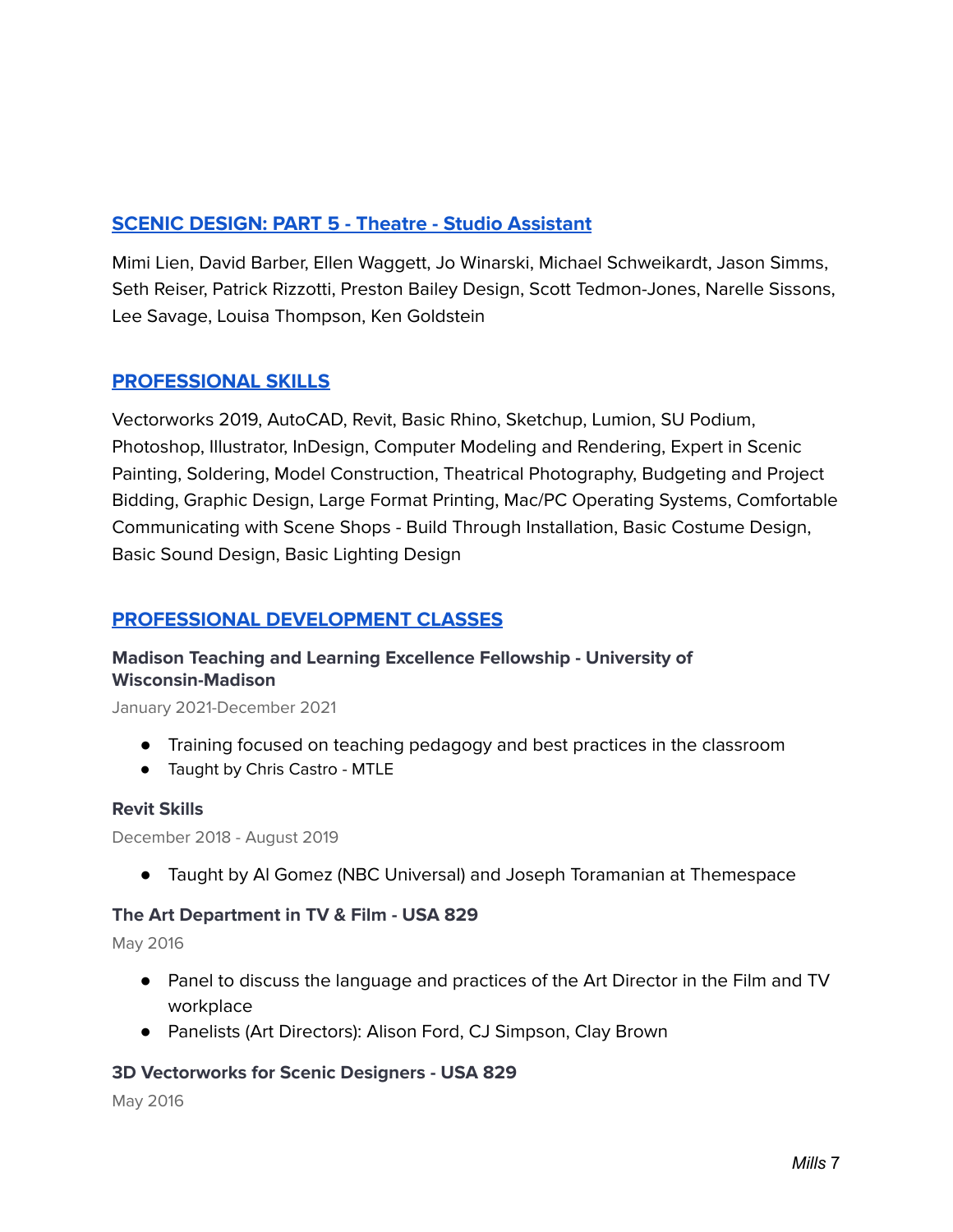● Taught by Evan Alexander (Scenic Designer)

# **RELEVANT COURSEWORK - Theatre / Design / Anthropology**

### **Carnegie Mellon University - Design**

- Scenic Design 3 years Instructors: Dick Block, Narelle Sissions, Anne Mundell
- Scenic Painting 3 years Instructor: Beth Zamborksy
- Properties Design and Construction- 3 years Instructor: Jon Ward
- History of Architecture and Decor 3 years Instructor: Dick Block
- Theatrical Drawing and Rendering 3 years Instructors: Anne Mundell, Susan Tsu, Beth Zamborsky
- Theatre Criticism 2 years Instructors: Dr. Wendy Aarons, Dr. Michael Chemers

### **University of Denver - Theatre/Design**

- Scenic Design 3 years Instructors: William Temple Davis, Shannon Lynn **McKinney**
- Lighting Design 2 years Instructor: Shannon Lynn McKinney
- Costume Design 2 years Instructor: Laurie LaMere Klapperich
- Sound Design 1 year Instructor: Matthew Morgan
- Theatre History and Criticism 2 years Instructor: Dr. Kim Axline-Morgan
- Playwriting and Dramaturgy 2 years Instructor: Allison Horsley
- Directing 4 years Rick Barbour, Dr. Kim Axline-Morgan
- Acting 4 years Rick Barbour, Anthony Hubert, Dr. Kim Axline-Morgan

### **University of Denver - Anthropology**

- Archaeology Methods + Theory 2 years Instructors: Dr. Larry Conyers, Dr. Bonnie Clark
- Cultural Anthropology 2 years Instructor: Dr. Tracey Ehlers
- Anthropology and Development 2 years Instructor: Dr. Tracey Ehlers
- Museum Studies 2 years Instructor: Dr. Christina Kreps
- Biological Anthropology 2 years Instructor: Dr. Dean Saitta

# **MISCELLANEOUS PROFESSIONAL WORK**

### **LaGuardia Community College - Queens, NY**

2013-2018

*●* Modern Language Lab Coordinator - ELA Department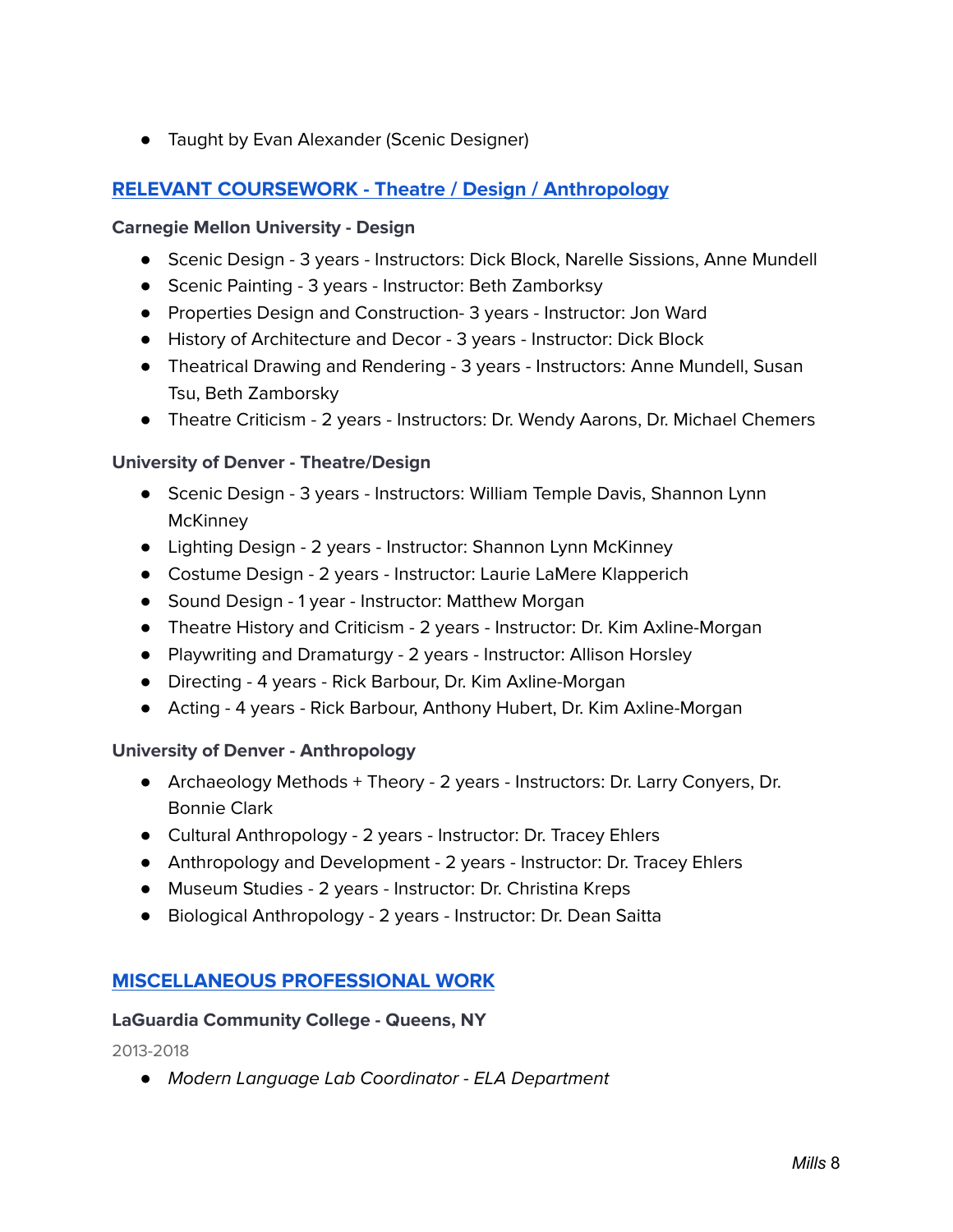# **Lighting Electrician - Arvada Center for the Arts and Humanities - Arvada, CO**

2006-2010 - Summer Seasons

- Amphitheatre and Children's Blackbox Summer Seasons, 2007-2010
- Miss Saigon, Big River, 2009
- Les Miserables, Buddy: The Buddy Holly Story, 2008
- Moonlight and Magnolias, The Best Little Whorehouse in Texas, 2007

# **AWARDS**

### **Broadway World Awards - New Jersey - 2018**

● Winner - Best College Production - Pippin

### **New York Music Festival Awards - 2017**

- Nominee Outstanding Overall Design The Time Machine
- Lauren Mills (Scenic Design), Don Cieslik (Projection Design), Jamie Roderick (Lighting Design), Patrick LaChance (Sound Design), Vanessa Leuck (Costume Design)

### **Scenic Design Fellowship - Chautauqua Theatre Company - 2013**